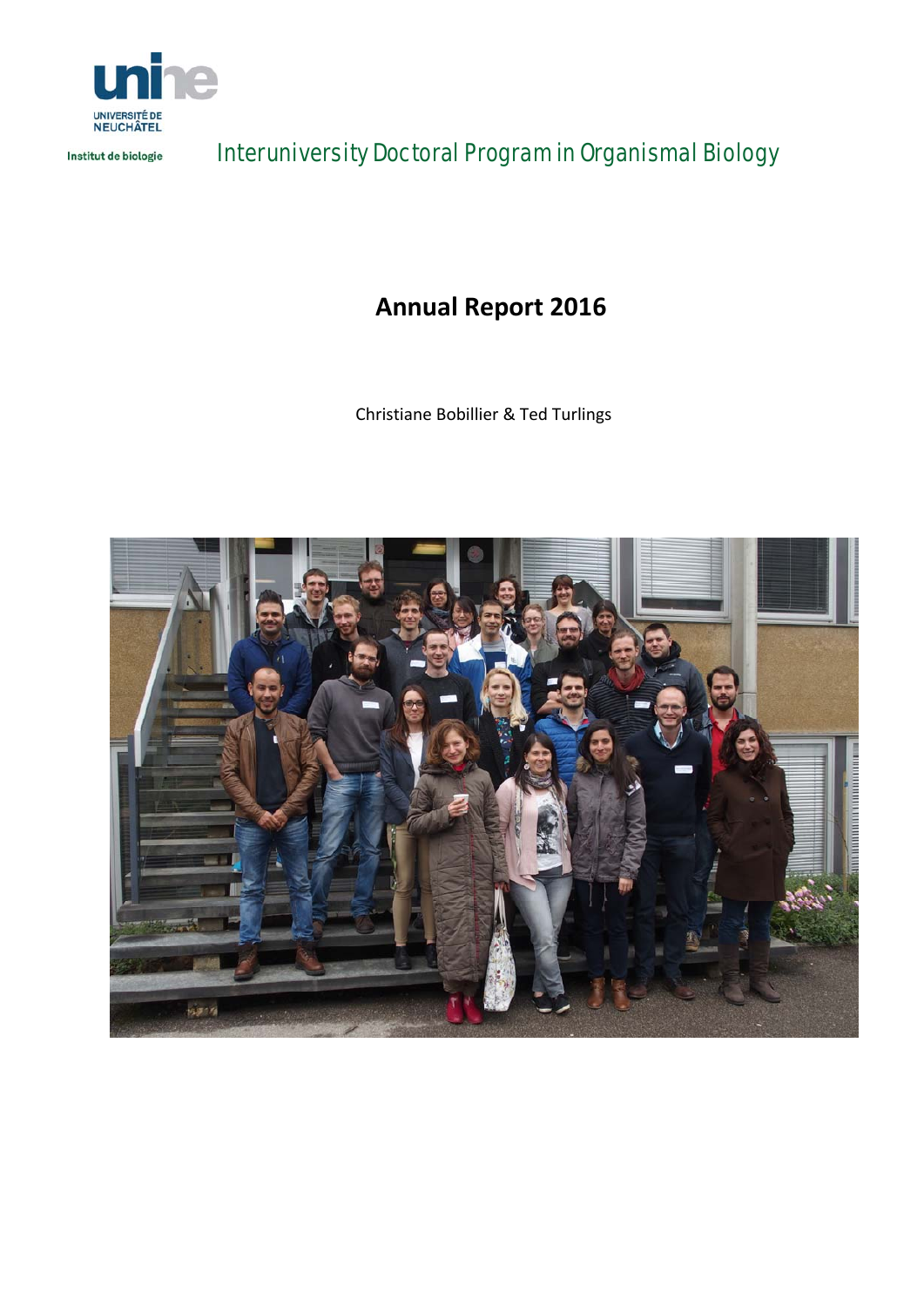At last count (5 December 2016), 97 PhD students were registered in the doctoral program. This year 16 PhD students received their doctoral degree. The average duration of their doctoral thesis was 4 years and 3months.

Sixteen courses or workshops were offered (see Table), which were attended by a total of **358** participants (**82** % PhD students, **13** % post-docs or researchers, **6** % master students).



Most of the courses were evaluated by the students, as indicated in the last column of the below table (highest possible note is 4.0). The results from the evaluations were sent to the course instructors and the information will be used for the selection and improvement of future courses.

Table: Activities of the doctoral program

| Activities                                                                       | Dates (2016)    | [days]<br>Duration | <b>Speakers</b>                                                                                                         | *Participants [nr] | redit points | $\overline{\mathcal{A}}$<br>Appreciation<br>max<br>$\lim$ |
|----------------------------------------------------------------------------------|-----------------|--------------------|-------------------------------------------------------------------------------------------------------------------------|--------------------|--------------|-----------------------------------------------------------|
| <b>Communication activities</b>                                                  |                 |                    |                                                                                                                         |                    |              |                                                           |
| How to obtain your first post-<br>doctoral fellowship                            | 8.3             | 1                  | Matthias Erb (Uni Bern)                                                                                                 | 7                  | 0.5          | 4.0                                                       |
| Peer review and writing<br>manuscripts                                           | 26-27 & 30-31.5 | $\overline{4}$     | Jeremy N. McNeil (University of Western<br>Ontario, Canada)                                                             | 11                 | 2.5          | 3.6                                                       |
| Making the most out of my<br>research - a workshop in<br>collaboration SCNAT     | $6 - 7.06$      | $\overline{2}$     | A. Desplazes (Uni Zurich), A. Emler<br>(SmartGene), R. Flükiger (Uni Geneva),<br>H. Müller (IPI), R. Zingg (ETH Zurich) | 41                 | 1.0          | 3.7                                                       |
| Literature search and reference<br>management (with EndNote)                     | 23.9            | $\mathbf{1}$       | Philipp Mayer (science-textflow)                                                                                        | 13                 | 0.5          | 3.3                                                       |
| Planning a career strategy -<br>Part 1 - Networking & job<br>finding methodology | 8-9.11          | $\overline{2}$     | P. Kraus (AHT' intermediation)                                                                                          | 16                 | 1.0          | 3.4                                                       |

| <b>Research tools</b>          |                |                                          |                  |              |  |
|--------------------------------|----------------|------------------------------------------|------------------|--------------|--|
| Applied statistical regression | 14,19,21,28.1, | Diego Kuonen, Statoo Consulting, Berne   | $\vert 21 \vert$ | $2.5 \,$ 3.4 |  |
| modelling for biologists using | 2.2            | Marc-Olivier Boldi, University of Geneva |                  |              |  |
| $R - a$ joint course with CUSO |                |                                          |                  |              |  |
| Doctoral Program in Ecology    |                |                                          |                  |              |  |
| & Evolution                    |                |                                          |                  |              |  |
|                                |                |                                          |                  |              |  |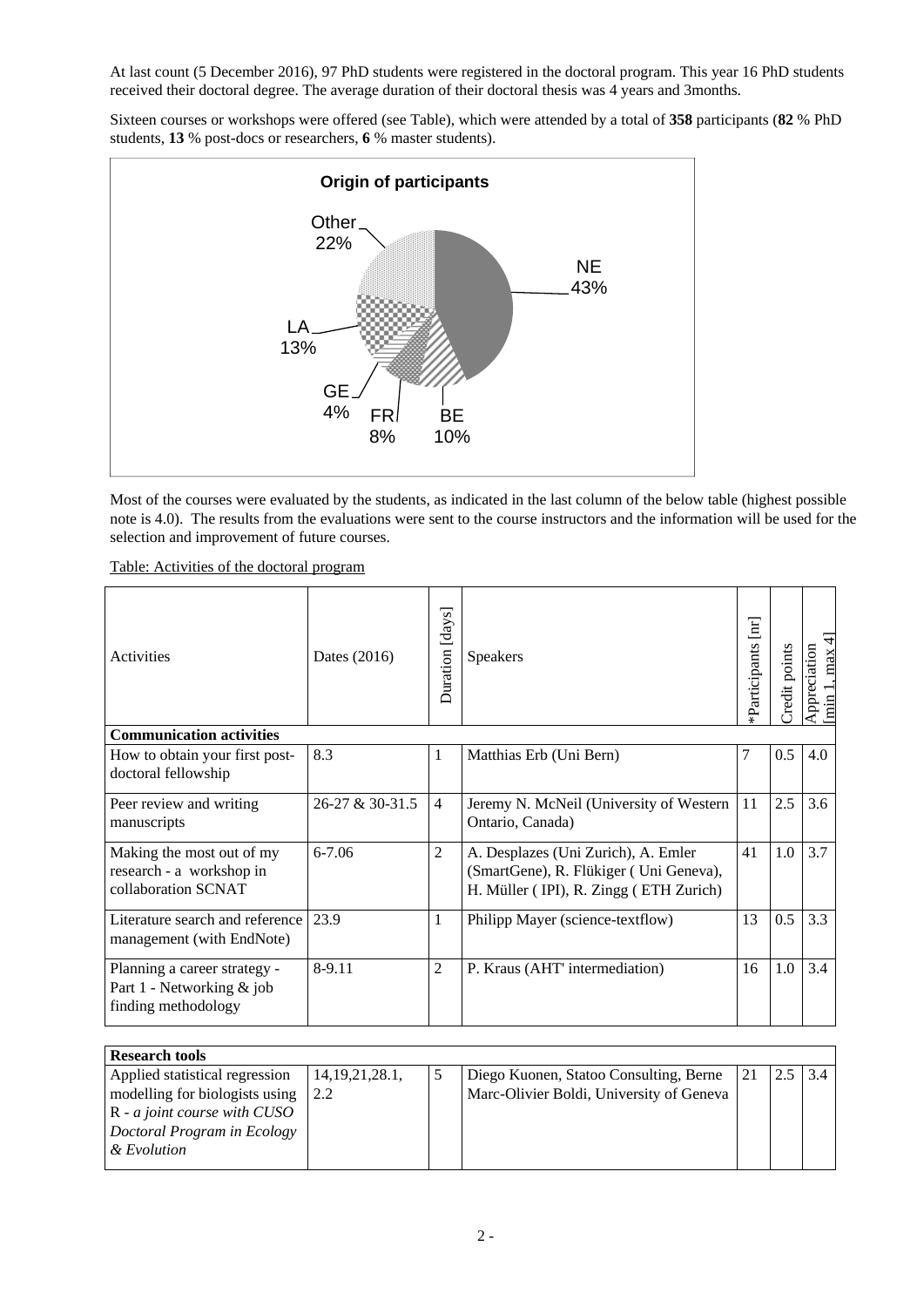| Biostatistics for non-<br>statisticians: good practices,<br>misuse and pitfalls <i>a joint</i><br>course with CUSO Doctoral<br>Program in Molecular Plant<br><b>Sciences</b> | $8-9.2$     | $\overline{c}$ | Romain-Daniel Gosselin (Biotelligences<br>LLC, Lausanne)                                                                   | 18 | 1.0 | 3.5 |
|------------------------------------------------------------------------------------------------------------------------------------------------------------------------------|-------------|----------------|----------------------------------------------------------------------------------------------------------------------------|----|-----|-----|
| An introduction to R,<br>Lausanne - in coll. with CUSO<br>Doctoral Program in Ecology<br>& Evolution                                                                         | $6-9.6$     | 4              | Jérôme Goudet (Uni Lausanne)                                                                                               | 35 | 2.0 | 3.9 |
| Population genomics in R,<br>Lausanne - in coll. with CUSO<br>Doctoral Program in Ecology<br>& Evolution and StarOmics                                                       | $22 - 25.8$ | 4              | Jérôme Goudet (Uni Lausanne),<br>Emmanuel Paradis (Uni Montpellier, F)<br>Thibaut Jombart (Imperial College<br>London, UK) | 24 | 2.0 | 3.8 |
| Field course geo-microbiology<br>and environmental &<br>microbial ecology in high<br>mountain ecosystems,<br>Graubünden - a joint activity<br>with CUSO                      | $22 - 26.8$ | 5              | Pilar Junier (Uni Neuchâtel)<br>Kurt Hanselmann (ETH Zurich)                                                               | 10 | 2.0 |     |
| Data management                                                                                                                                                              | $3-4.10$    | $\overline{2}$ | Lehtomaki Joona (Uni Helsinki, Finland),<br>Adam (Columbia Uni, USA)<br>Obeng                                              | 29 | 1.0 | 3.3 |

| <b>Scientific topics</b>                                                                                                             |            |                |                                                                                                                                                                                                                                                                                                 |    |            |     |
|--------------------------------------------------------------------------------------------------------------------------------------|------------|----------------|-------------------------------------------------------------------------------------------------------------------------------------------------------------------------------------------------------------------------------------------------------------------------------------------------|----|------------|-----|
| Protistology - taxonomy<br>workshop - a joint workshop<br>with CUSO Doctoral Program<br>in Microbial Sciences                        | 23.2       | 1              | Ralf Meisterfeld, (Germany)<br>Ferry J. Siemensma, (The Netherlands)<br>Cédric Berney (CNRS, Roscoff, France,)                                                                                                                                                                                  | 8  | 0.5        |     |
| NeuZü2016                                                                                                                            | 24-25.2    | $\overline{2}$ | 16 speakers from Switzerland (Basel,<br>Neuchâtel and Zürich)                                                                                                                                                                                                                                   | 46 | 0.5<br>1.0 |     |
| Visions for a sustainable<br>agriculture - a joint course<br>with CUSO Doctoral Program<br>E&E and MPS                               | $9 - 12.5$ | 3.5            | Romano De Vivo (Syngenta), Celia Harvey<br>(Betty & Gordon Moore Center, USA), Ylva<br>Hillbur (Int.l Institute of Tropical Agriculture,<br>Nigeria) Ulrich Kuhlmann (CABI), Beate<br>Huber (FibL), Johan Six (ETH-Zurich)                                                                      | 41 | 2.0        | 3.6 |
| Biodiversity and ecosystem<br>functioning under global<br>change: theory and experiment<br>- a CUSO workshop                         | 15-16.9    | $\overline{c}$ | Nicolas Loeuille (Uni Pierre-et-Marie-Curie,<br>Paris, France), Michel Loreau (CNRS, Moulis,<br>France), Luc De Meester (Uni Leuven,<br>Belgium), Arnaud Sentis (Uni Toulouse III,<br>France), David Vasseur (Yale Univ. USA)                                                                   | 19 | 1.0<br>1.5 |     |
| Chloroplast Lipids: from<br>synthesis to function - a joint<br>course with CUSO- a joint<br>course with CUSO Doctoral<br>Program E&E | 10-11.11   | $\overline{2}$ | Claire Bréhélin (Uni Bordeaux Segalen,<br>France), Alan Bridge (SIB Lausanne), Peter<br>Dörmann (Uni Bonn, Germany), Gaëtan<br>Glauser (Uni Neuchâtel), Juliette Jouhet<br>(CEA-CNRS, Grenoble, France), Laurent<br>Mène-Saffrané (Uni Fribourg), Rebecca<br>Roston (Uni Nebraska-Lincoln, USA) | 17 | 1.0        | 3.8 |

\* most courses have a limited number of participants

Supported registration fee or/and travel expenses at courses / workshops

| An introduction to R,  | $6-8.1$ |  | $\mathbf{1} \cdot \mathbf{0}$ |  |
|------------------------|---------|--|-------------------------------|--|
| University of Fribourg |         |  |                               |  |